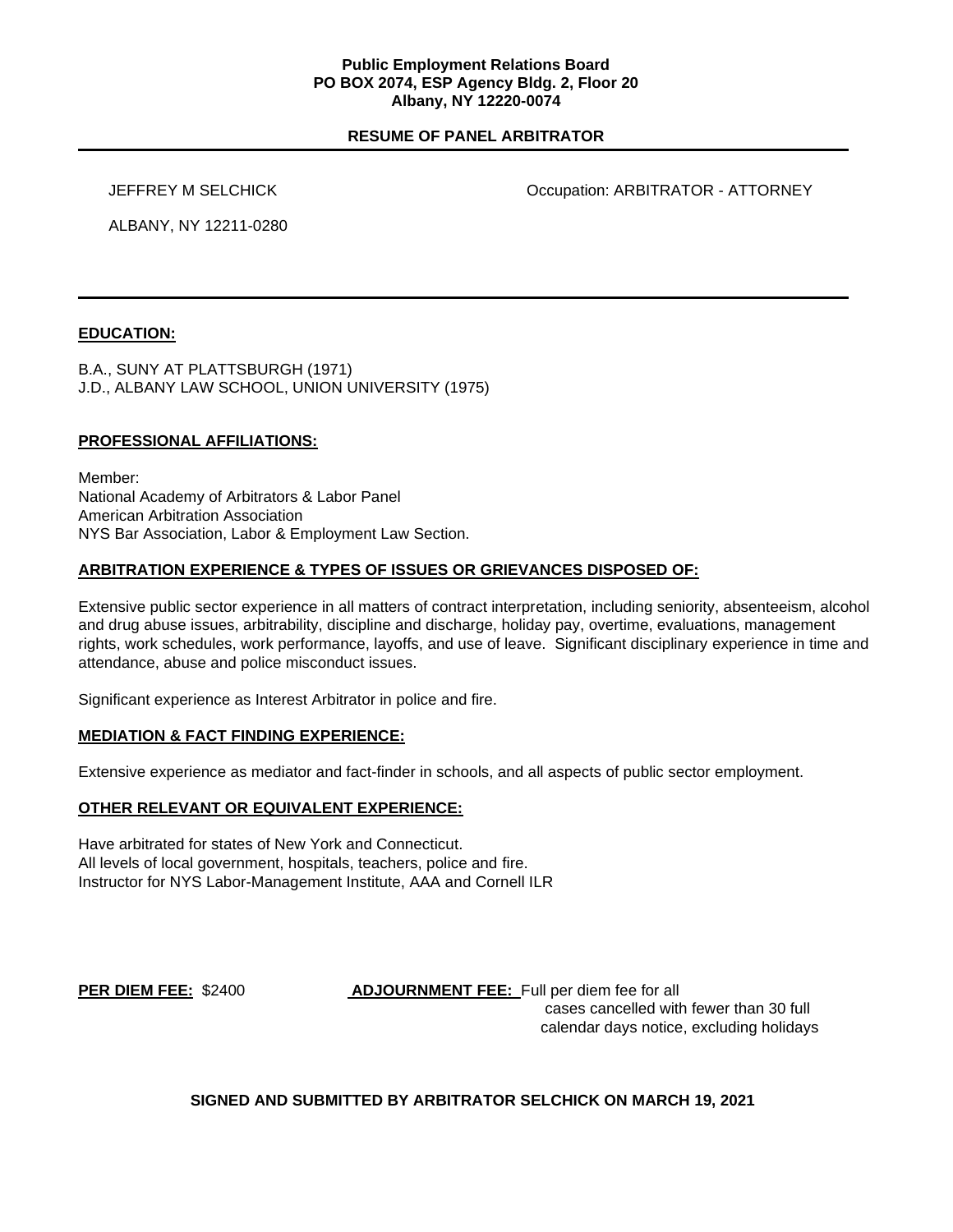### **Public Employment Relations Board PO BOX 2074, ESP Agency Bldg. 2, Floor 20 Albany, NY 12220-0074**

# **BILLING DISCLOSURE STATEMENT**

### ARBITRATOR'S NAME: **JEFFREY M SELCHICK**

The following is a description of my fees and expenses:

#### A) HEARING TIME.

- (1) My per diem is **\$2400** for each day or any part thereof spent hearing a case.
- (2) If a hearing day exceeds  $6$  hours, I charge:
	- \_\_\_\_\_ a second full per diem \_\_**X**\_\_ a prorated per diem
	- Letter no additional charge and the control other (describe)
- (3) Additional comments:

# B) STUDY TIME.

- (1) I charge **\$2400** for each day spent in preparation of the opinion and award.
- (2) This charge <u>X</u> will \_\_\_ will not be prorated for partial days devoted to such preparation.
- (3) Additional comments:

#### C) TRAVEL TIME AND EXPENSES.

- (1) When travel time plus hearing time exceeds \_\_6 \_ hours in a calendar day:
	- \_ **\_** Not applicable (no additional charge)
	- \_\_**X**\_\_ I charge as follows (describe): PRORATED PER DIEM
- (2) I charge for actual, travel-related expenses incurred in connection with the case \_**X**\_\_YES \_\_\_\_ NO.

Where appropriate, a mileage charge for auto travel will be billed at:

**\_\_X\_\_** Prevailing IRS rate \_\_**X**\_\_ Other (describe): PLUS REIMBURSEMENT OF ALL REASONABLE AND NECESSARY TRAVEL EXPENSES INCURRED.

- (3) When the scheduled hearing day(s) requires an overnight stay:
	- **X** There is no charge, other than for lodging and subsistence.
	- \_\_\_\_\_ I charge as follows (describe):
- (4) Additional Comments: